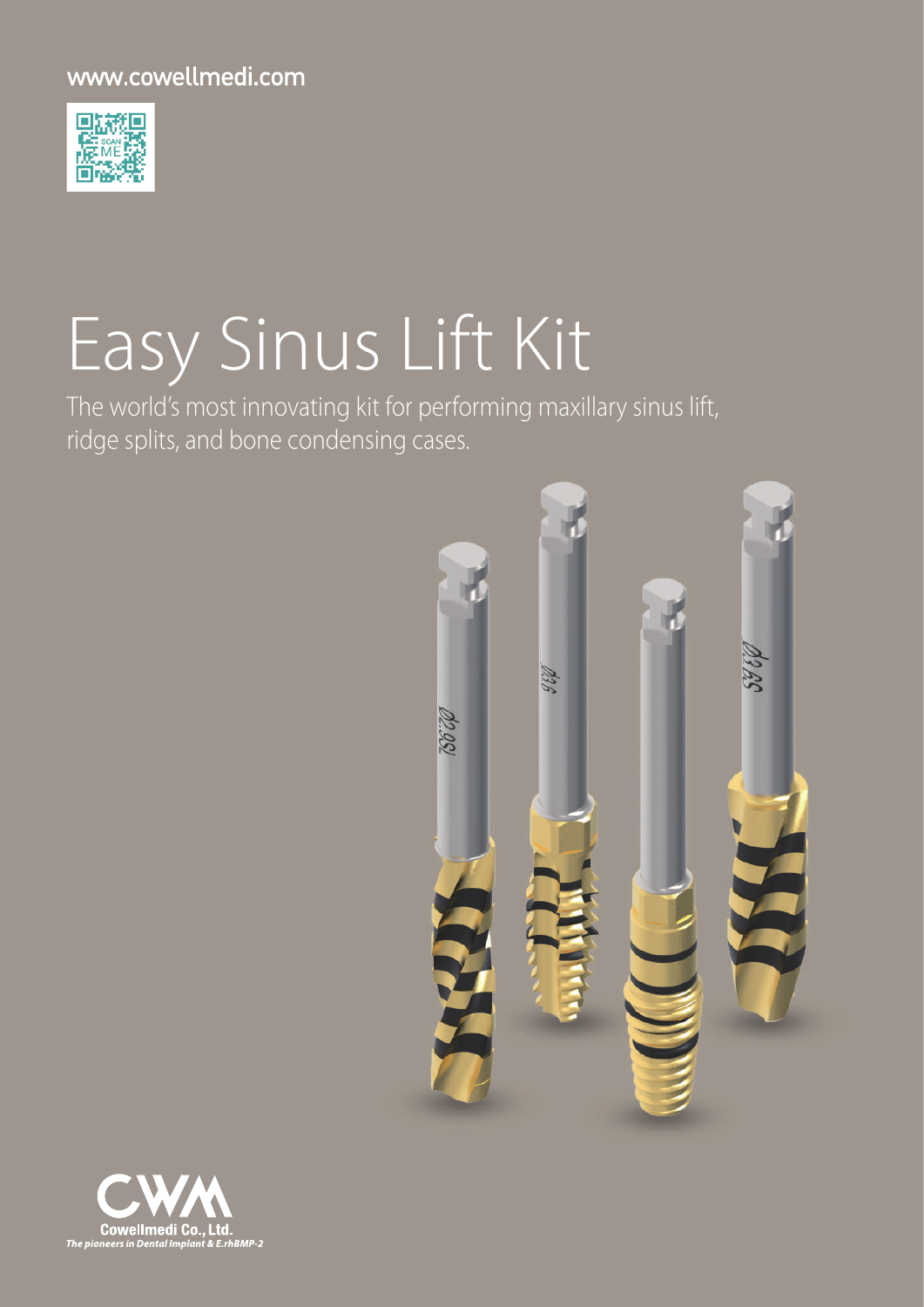## **Easy Sinus Lift KIT [KSA001]**

**>** Easy Sinus Lift Kit is the world's most innovating kit for performing maxillary sinus lift, ridge splits, and bone condensing cases. This revolutionary kit contains US Patented modified Tap Drills and Spreaders in order to allow any dentists to easily lift, split, or condense surrounding bone with simple drilling. Dentists can expect more predictable results, and patients can enjoy less traumatic surgeries with shorter chair time.

> > The Twist Drill is used after tapping as final drill for dense bone (Bone quality of 2 or greater), or to eliminate tapping thread in order to facilitate bone grafting. **>** Must be used at 100~500 rpm / 45 N.cm. **>** No irrigation is required.

| 03.6    | 04.6    |
|---------|---------|
| KTWD36S | KTWD46S |
|         |         |

## **Sinus Lift**

| í                        |
|--------------------------|
| ļ<br>ë                   |
|                          |
|                          |
|                          |
| 109876543<br>i<br>H<br>İ |

**>** The Tap Drill uses low speed and high torque to grind through the maxillary bone, and safely elevates sinus without membrane perforation. **>** Must be used at 20~30 rpm / 45 N.cm.

**>** No irrigation is required.

#### **· Twist Drill (Ø3.6, Ø4.6)**





Tip of the drill has U.S. Patented blade that crush through the cortical bone, and separate sinus membrane without perforations.



## **Spreader**

### **· Tap Drill (Ø3.2 , Ø3.8, Ø4.2, Ø4.8, Ø5.1)**

**>** The Spreader Drill is used to condense and/or spread the bone in either sinus lift or ridge split cases. **>** Must be used at 20~30 rpm / 45 N.cm.

| Ø3.2    | Ø3.8                                                             | $Q$ 4.2 | Ø4.8    | 05.1    |  |  |
|---------|------------------------------------------------------------------|---------|---------|---------|--|--|
| KMTD32S | KMTD38S                                                          | KMTD42S | KMTD48S | KMTD51S |  |  |
|         |                                                                  |         |         |         |  |  |
|         |                                                                  |         |         |         |  |  |
| $-12$   | Can be used with COWELLMEDI Torque Wrench using Ratchet Adapter. |         |         |         |  |  |

**>** No irrigation is required.





Tip of the drill has U.S. Patented blade that crush through the cortical bone, and separate sinus membrane without perforations. 4

### **· Tap Drill (Ø3.6 ,Ø4.6)**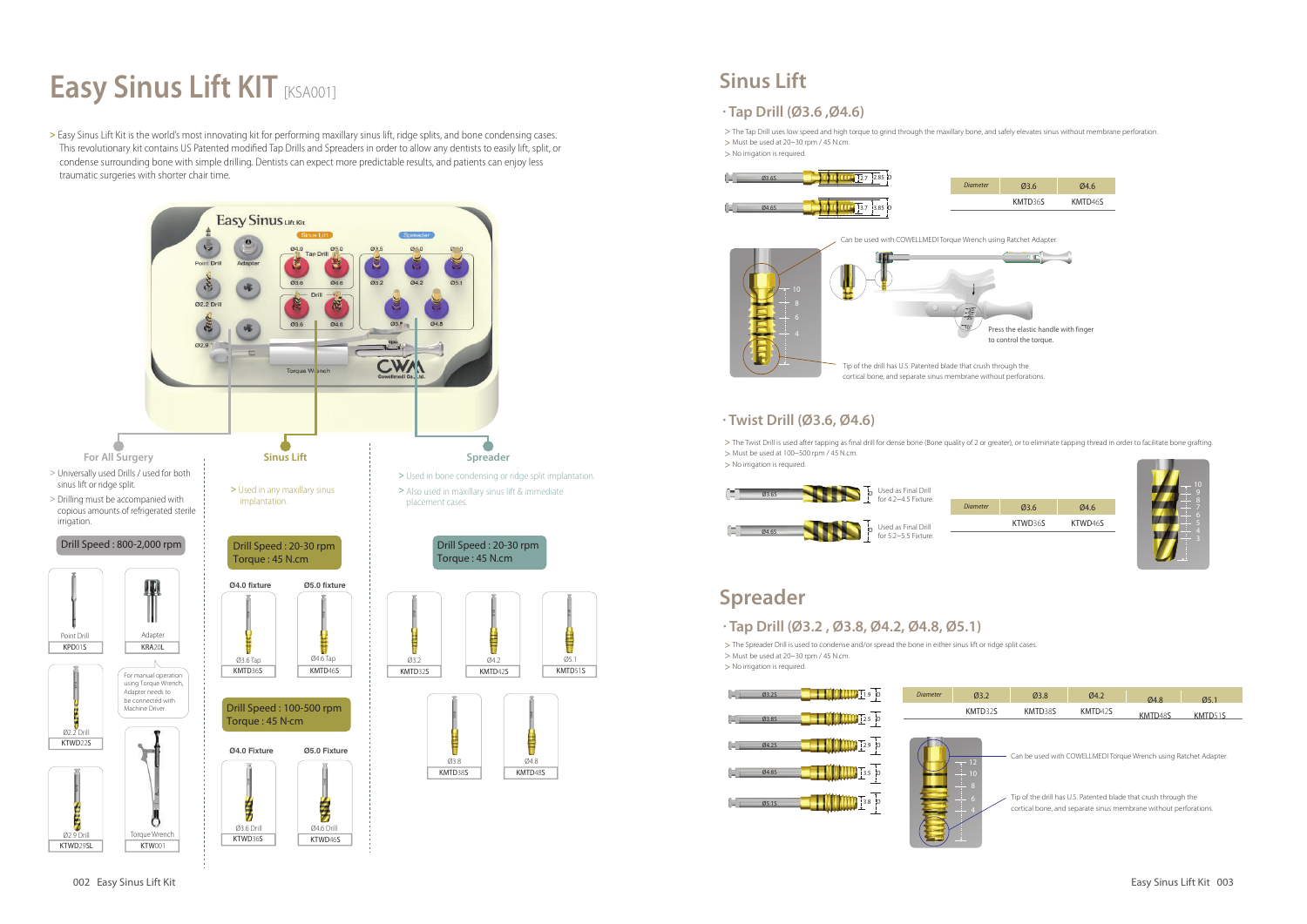## **Sequence -Sinus Lift**

**· Only use of Sinus Lift Drill**

### 1 Sinus Lift (Ø4.0 Fixture)

Immediate Implantation and Sinus Lift Technique with Tap Drill **(Ø4.0 Fixture)**



#### Immediate Implantation and Sinus Lift Technique with Tap Drill **(Ø5.0 Fixture)**







※**Optional**

**· Recommend to use Sinus Lift Drill and Spreader Drill together**





※**Optional**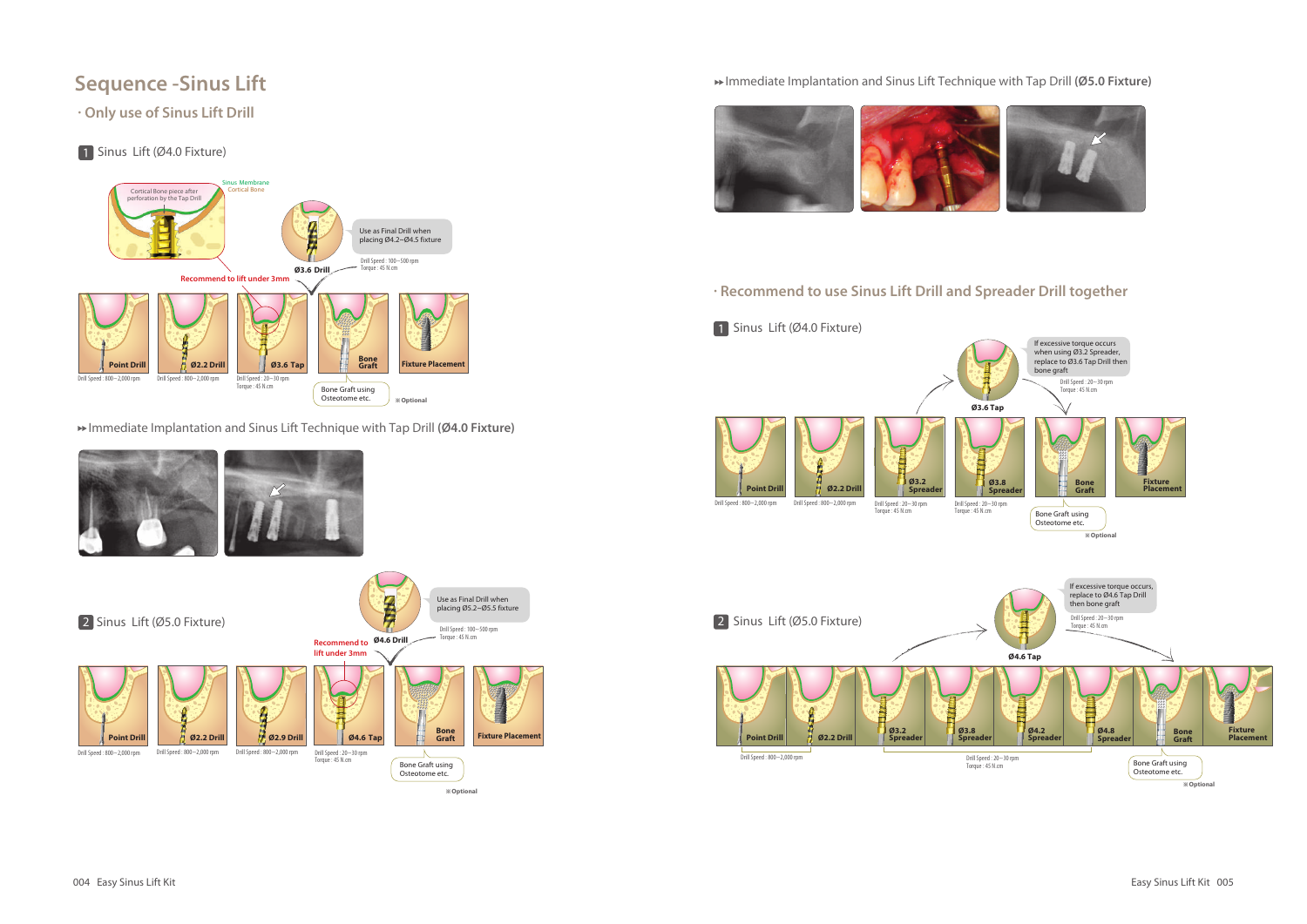## **Sequence-Spreader**













### Ridge Split and Block Bone Augmentation Technique with Spreader Drill **(Ø4.0 Fixture)**



#### **Note**

- **>**Recommend to use Sinus Lift Drill and Spreader Drill together during the Sinus Lift operation.
- **>**Easily operate by using Ø3.2 Spreader rather than Point Drill.
- **>**Avoid to over press surrounding alveolar bone using Final Drill before fixture placement in D2.